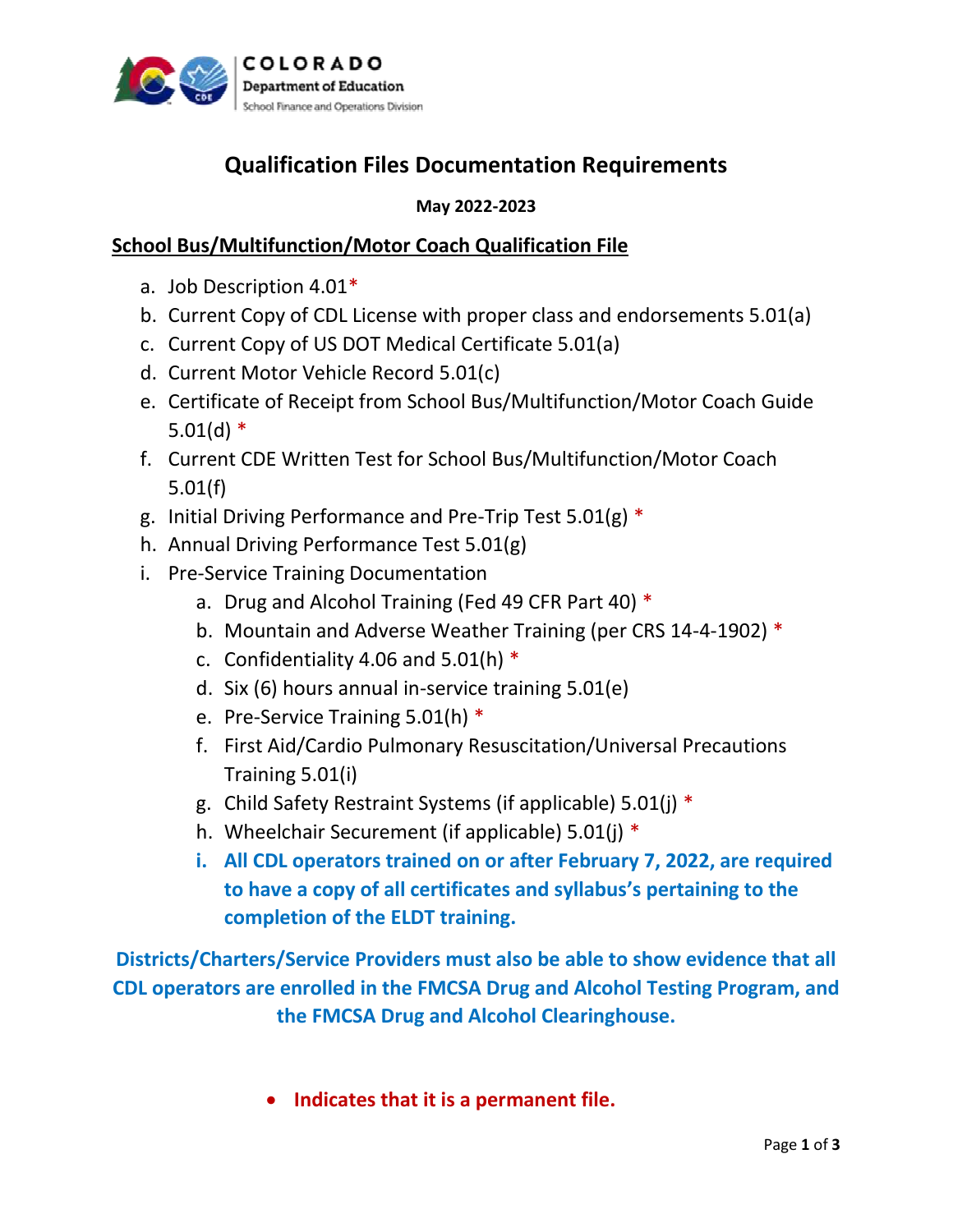

# **Type A/ Multifunction/Small Vehicle ROUTE Qualification File**

- a. Job Description 4.01 \*
- b. Current Copy of Operator License with proper endorsements 5.02(a)
- c. Current Copy of US DOT Medical Certificate 5.02(c)
- d. Current Motor Vehicle Record 5.02(c)
- e. Current CDE Written Test for Type A/Multifunction/Small Vehicle ROUTE 5.02(g)
- f. Certificate of Receipt from Type A/Multifunction/Small Vehicle ROUTE  $5.02(g)$  \*
- g. Initial Driving Performance and Pre-Trip Test 5.02(h) \*
- h. Annual Driving Performance Test 5.02(h)
- i. Training Documentation
	- a. Mountain and Adverse Weather Trainings (per 42-4-1902) \*
	- b. Confidentiality 4.06 and 5.02(i)  $*$
	- c. Six (6) hours annual in-service training 5.02(f)
	- d. Pre-Service Training 5.02(i) \*
	- e. First Aid/Cardio Pulmonary Resuscitation/Universal Precautions Training 5.02(j)
	- f. Child Safety Restraint Systems (if applicable) 5.02(k) \*
	- g. Wheelchair Securement (if applicable) 5.02(k) \*
	- h. Trailer Towing (if applicable) \*

## **• Indicates that it is a permanent file.**